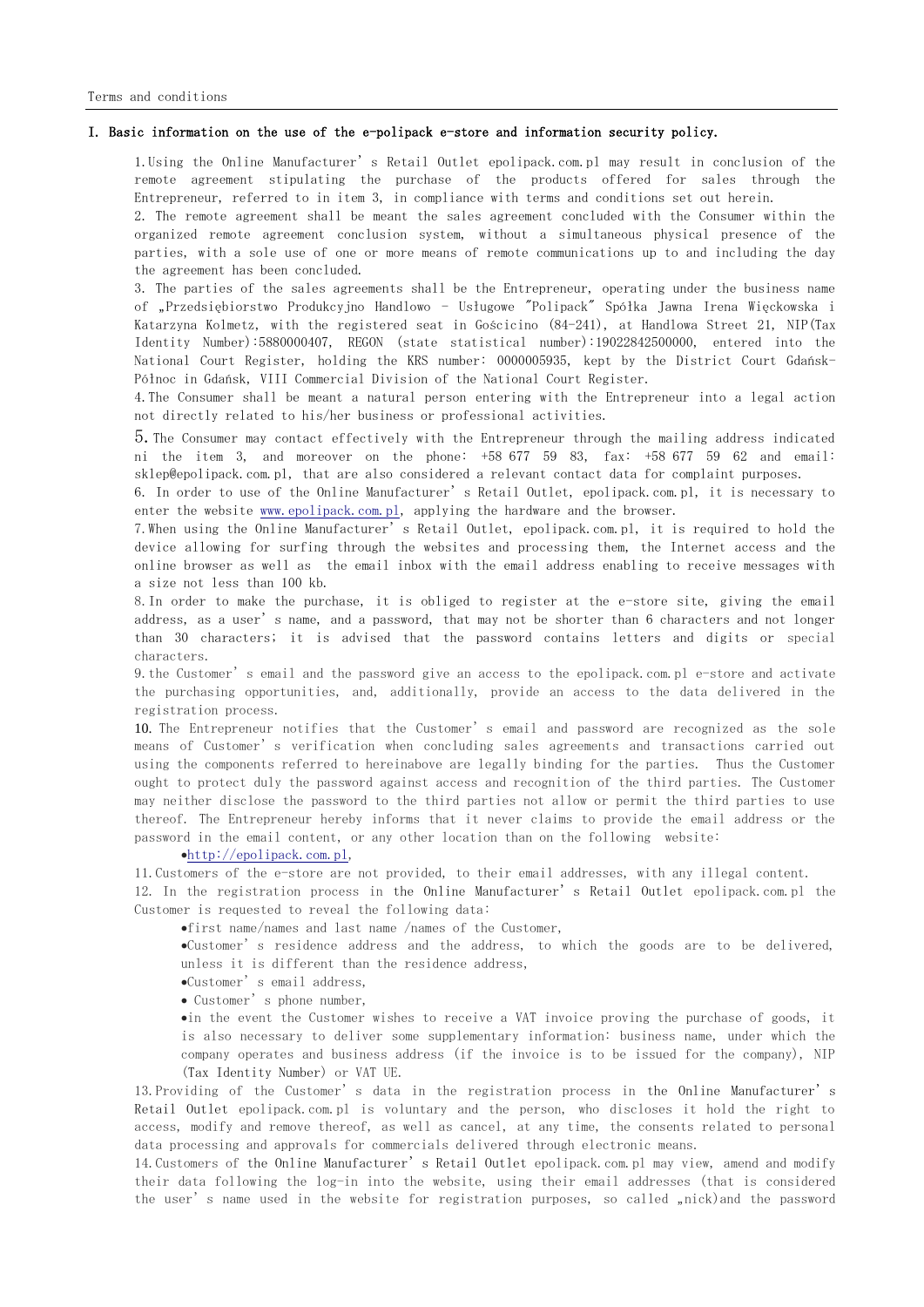available in the tab [http://epolipack.com.pl/konto/dane.html.](http://epolipack.com.pl/konto/dane.html)

15.Optionally, the Customer may give his/her consent for delivering into his/ her inbox emails including information on contests and promotions offered by the Online Manufacturer's Retail Outlet epolipack.com.pl. In such a case, the Customer gives his/her consent for processing his/her personal data through P.P.H.U. Polipack Spółka Jawna for the purpose of delivering of the aforesaid information. The consent to provide the Customer with commercial information, referred to in the preceding sentence, may be called off through ticking a proper option at the e-store tab comprising the account data, following the Customer's logging in.

16. The data transferred by the Customers in the registration process are stored at the servers of P.P.H.U. Polipack Spółka Jawna, holding security systems remaining in compliance with terms and conditions resulting from provisions of the Ordinance of the Minister of Interior and Administration of April 29, 2004 on documentation and processing of personal data and technical and organization and conditions to be fulfilled by devices and IT systems applied in personal data processing (Journal of Laws of 2004, No. 100, item 1024).

17.The data transferred by the Customers in the registration process may be used and processed by P.P.H.U Polipack Spółka Jawna so to execute the orders placed by Customers and for communications purposes as well as internal purposes of P.P.H.U. Polipack Spółka Jawna, meant as keeping records of sales and e-store Customers, carried out for tax purposes or in order to draw up documents necessary for further development of the company, the Customer is notified on. Unless the Customer gives his/her consent in the registration process, the data provided by the customer may be also used by P.P.H.U. Polipack Spółka Jawna to deliver commercial information related to offers, promotions and contests.

18.The base for using and processing of the Customers' personal data is their consent expressed through the  $\sqrt{x}$  sign put in a relevant area.

19.Disclosure of data set out in the item I.12 of Terms and Conditions is necessary to conclude the sales agreement with the Entrepreneur.

20.The Customer's order content, the content of order processing approval, documentation concerning execution of payments, a copy of the purchase-sale agreement and the delivery confirmation of the shipment containing the purchased goods are kept by P.P.H.U. Polipack Spółka Jawna in the electronic form, at servers protected against access of the third parties and in the paper form, in the spots secured against unauthorized persons, located in the seat and offices of P.P.H.U. Polipack Spółka Jawna

# II. The procedure of conclusion of the sales agreement for products available at the Online Manufacturer's Retail Outlet epolipack.com.pl. A sequence of technical activities required to conclude and perform the agreement.

1.The commercial information contained at the www.epolipack.com.pl is not equal to the direct offer of P.P.H.U. Polipack Spółka Jawna. The prices presented in the Online Manufacturer's Retail Outlet epolipack.com.pl refer solely and exclusively to the mail-order business and may vary from the process offered by P.P.H.U. Polipack Spółka Jawna in direct sales.

2.If the Customer has registered in accordance with the procedure described in the point I of Terms of Trade, the Customer logs in to the e-store, providing his/her email address and the password.

3.The Customer selects the products he/she intends to purchase out of the goods placed on the estore (please be careful when dealing with description and technical parameters of goods you have picked).

4.The product prices presented at the website and shipping costs include VAT (gross prices).

5. The Customer clicks on "Buy now" placed next to the description of a selected product and then it is added to the chart. Cancelling goods is carried out through clicking the cancel button "white X at the green background".

6.Once the goods have been chosen and unwanted ones cancelled off the chart, the Customer clicks on "Payment processing", and he/she moves to the section where he/she picks the payment method and shipping option. Then, after choosing the delivery and payment modes, he/she presses "ORDER WITH PAYMENT OBLIGATION"

7. Once "ORDER WITH PAYMENT OBLIGATION" has been clicked, the sales agreement is deemed to be concluded and therefore the payment shall be made.

8. Clicking "ORDER WITH PAYMENT OBLIGATION is not possible unless this Terms and Conditions has been read through and accepted through ticking a relevant box "X".

9.In the event of the bank transfer or payments through PayU.pl, the Customer settles the due amount, which, once received, results in the delivery, whilst in the event of the COD sales, the delivery is made upon providing the Customer with the confirmation of conclusion of the agreement.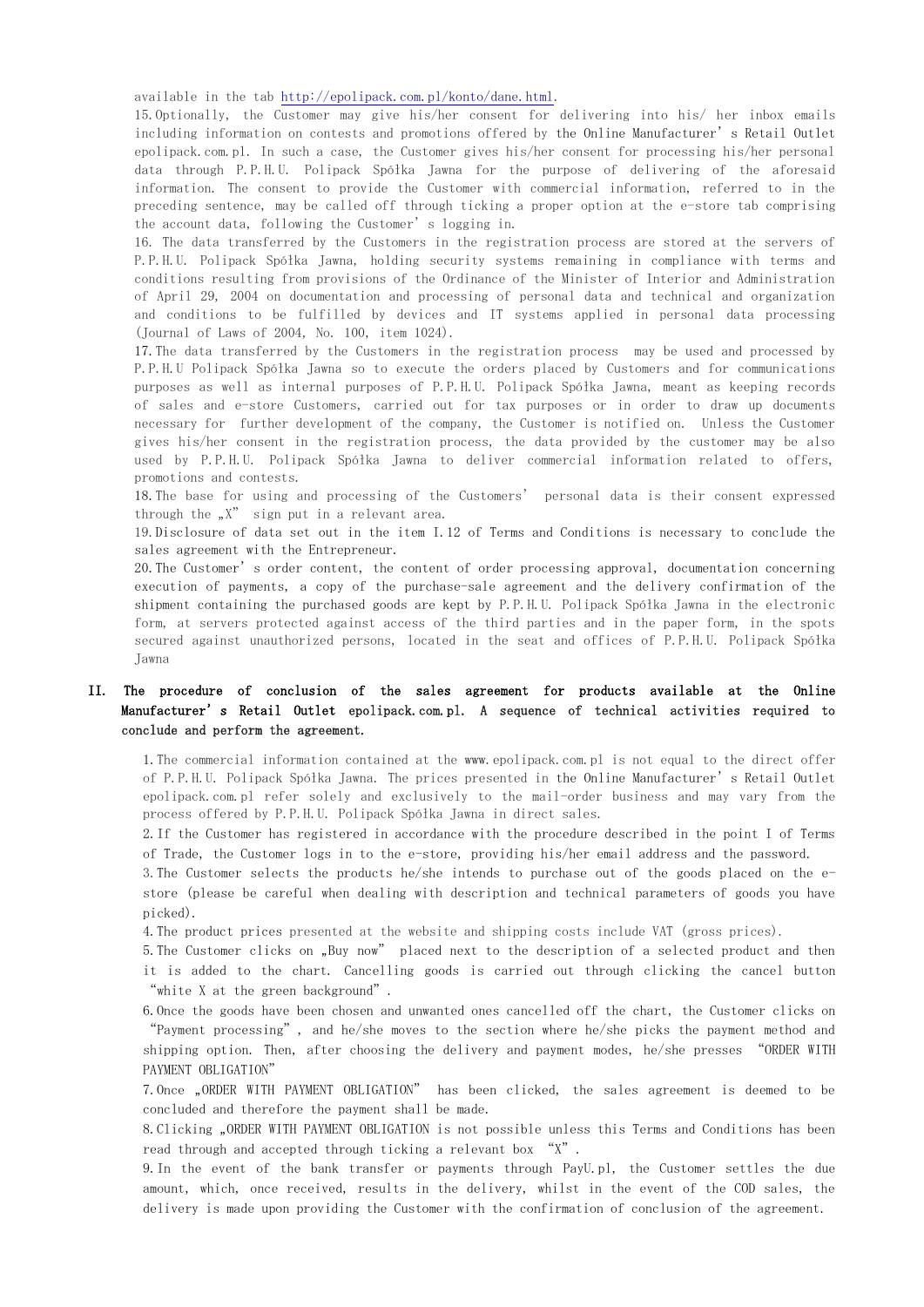10. Once "ORDER WITH PAYMENT OBLIGATION" has been clicked, the Customer receives the confirmation of conclusion of the agreement, that composes of these Terms and Conditions and the order form, including all the essential elements of the sales agreement. The confirmation of conclusion of the agreement is provided in the form of a printout, delivered along with the ordered goods and as a PDF file sent to the email address indicated by the Customer.

11. In the event of no P.P.H.U. Polipack Spółka Jawna has no ordered goods or the goods of ordered parameters on the stock, it notifies it to the Customer on the phone or through an email, informing that the order cannot be processed, possibly determining an extended order fulfillment lead time or suggesting alternative goods of similar characteristics, or another specification – requesting to change the order through the website. In such a case, the Customer may decide not to purchase the products, notifying it to the Online Manufacturer's Retail Outlet epolipack.com.pl through removing goods from the chart or accept, suggested by the Online Manufacturer's Retail Outlet epolipack.com.pl, the extended (of even more than 30 days)lead time, or order the product featuring similar characteristics offered by the e-store.

12.The sales agreement is concluded by and between the Entrepreneur and the Consumer in Polish and shall be governed by the Polish laws.

13.The goods are delivered along with the proof of purchase or an invoice, and the confirmation of conclusion of the agreement, made in writing and signed by the authorized representative of the estore.

### III. Withdrawal

1.The Consumer holds the right to withdraw from this agreement within 14 days without giving any reasons.

2.The deadline for the withdrawal expires after 14 days following the date the Consumer has come into possession of goods or the third party, other than the carrier and indicated by the Consumer, has come into possession of goods.

3.In order to exercise the right for withdrawal, the Consumer shall notify it to the Entrepreneur, to the address P.P.H.U. "Polipack" Spółka Jawna, Handlowa Street 21, 84-241 Gościcino, in the form of an explicit statement (for instance, a letter sent by post, fax or email).

4.You may use the withdrawal template (see point V of Terms and Conditions), however it is not obligatory.

5.You may also submit any other explicit statement on withdrawal from the agreement deliver through an email [sklep@epolipack.com.pl] or fax [+58 677 59 62]. If the Consumer uses one of the said options, the Entrepreneur shall send immediately a confirmation that it has received information on withdrawal from the agreement through a hard medium (e.g. email).

6. In order to maintain the term of withdrawal from the agreement, the Consumer shall deliver information on exercising of the right to withdraw from the agreement prior to the withdrawal expiry date.

7.In the event of withdrawal from the agreement, the Entrepreneur shall reimburse to the Consumer all the payments, including delivery costs (excluding additional expenses resulting from the delivery method, selected by the Consumer, that varies from the low-cost regular delivery offered by the Entrepreneur), immediately, yet at any case no later than within 14 days following the date the Entrepreneur has been notified on the Consumer's decision on exercising of the right to withdraw from the agreement.

8.The Entrepreneur shall made the reimbursement using the same payment methods that have been used by the Consumer in the basic deal, unless the Consumer has explicitly agreed for another alternative; at any case the Consumer shall not incur any charges related to the said reimbursement.

9.The Entrepreneur may refrain from the reimbursement until it receives back the goods or a proof of return, depending on which of those has occurred earlier.

10.The Consumer shall be obliged to return or provide the Entrepreneur with the goods to the address: P.P.H.U. Polipack Spółka Jawna, Handlowa Street 21, 84-241 Gościcino, immediately, yet at any case no later than within 14 days following the date the Consumer has withdrawn from the agreement. The deadline shall be considered observed if the Consumer returns the goods prior to expiry of a 14-day deadline.

11.Due to withdrawal from the agreement, the Consumer shall incur expenses related to the return of goods to the Entrepreneur. The Entrepreneur does not refund costs of return.

12.The Consumer shall be liable for deterioration of the value of a product, resulting from using it in a way exceeding the determination of the character, features and operations of the goods.

13.The right to withdraw from the agreement concluded off the Entrepreneur's premises or remotely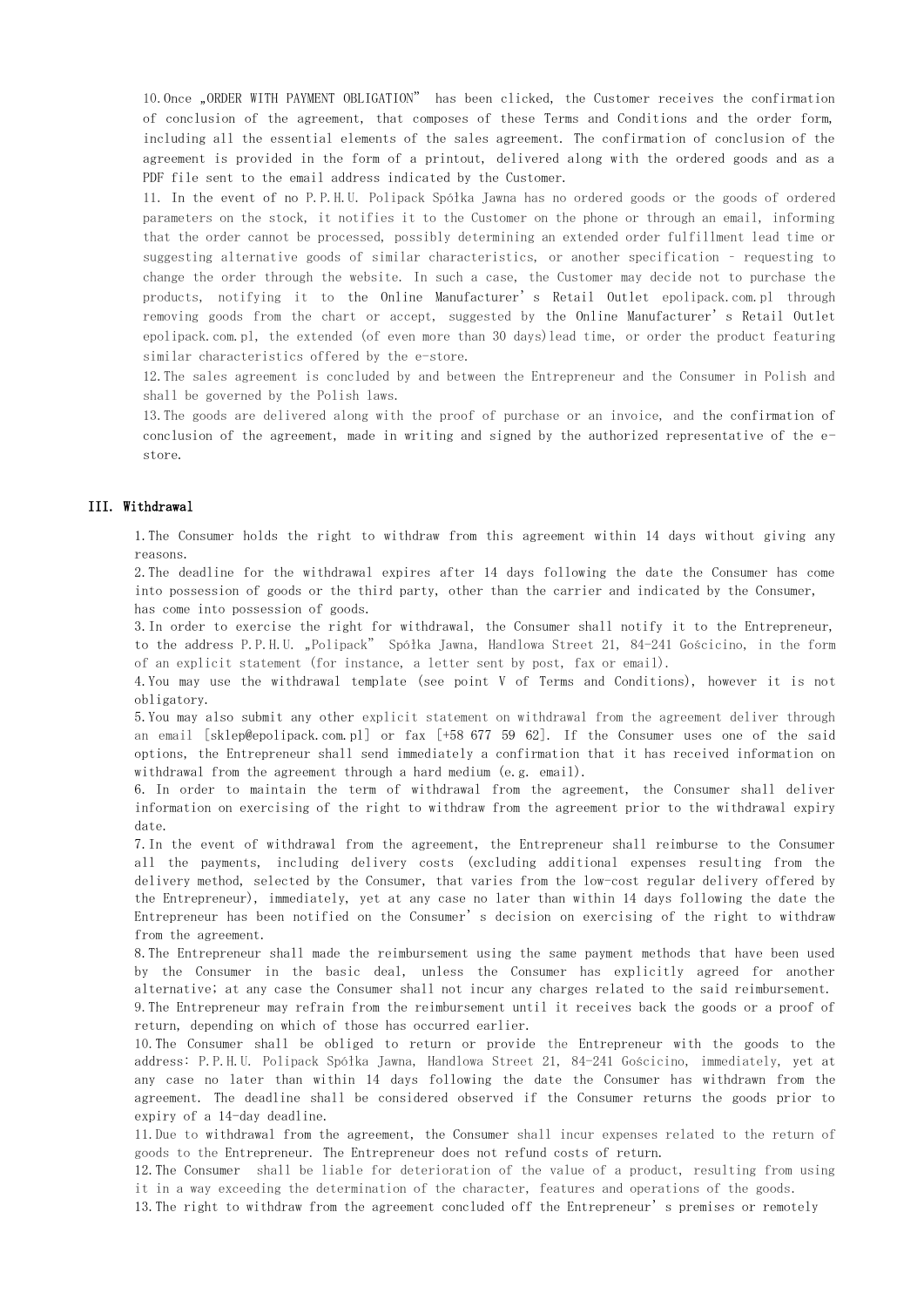shall not apply to the Consumer in relation to the agreements:

a)for services, if the Entrepreneur has fully performed the service with the explicit consent of the Consumer, who has been informed prior to the commencement of the service that once the Entrepreneur has fulfilled it, he/she shall lose the right to withdraw from the agreement; b)where the price or remuneration depend on fluctuations on the financial market, the Entrepreneur is not able to control and that may occur prior to withdrawal expiry date c)where the object of performance is a non-prefabricated item, manufactured in line with the Consumer's specifications or provided for fulfillment of his/her customized needs; d)where the object of performance is an item vulnerable to quick rotting or with a short shelf life;

e)where the object of performance is an item delivered in a sealed package, that, if unpacked, may not be returned due to health protection or hygienic reasons, if the packaging has been opened following the delivery;

f)where the object of performance is items, which due to their characteristics remain inseparably bound with other items, when delivered;

g)where the object of performance is alcoholic beverages with the price that has been agreed upon conclusion of the sales agreement, that may be delivered no earlier than after 30 days, holding the value that depends on the market fluctuations the Entrepreneur is not able to control;

h)where the Consumer has expressly demanded that the Entrepreneur come over in order to provide an urgent repair or maintenance; if the Entrepreneur additionally carries out services other than those that have been demanded by the Consumer or it delivers the goods other than spare parts necessary to provide such a repair or maintenance, the Consumer shall hold the right to withdraw from the agreement in relation to additional services or items; i)where the object of performance is audio or visual recordings or software delivered in a sealed package, if the packaging has been opened following the delivery;

j)for delivery of daily newspapers, monthly newspapers or magazines, except for the subscription agreement;

k)concluded under tender procedure;

l)for services regarding accommodation, other than for residence purposes, transportation of goods, car lease, catering, holiday-related services, entertainment, sports or cultural events, if the agreement sets out the date or term of the service;

m) for delivery of digital content, that are not recorded on the material medium, if the service has been commenced upon an explicit Consumer's consent prior to the withdrawal expiry date and upon notification to the Entrepreneur on the loss of right to withdraw from the agreement;

### IV. Withdrawal template

(this template has to be filled in and sent only in the event of withdrawal from the agreement)

- Addressee [here type the business name of the Entrepreneur, full address, and fax number and email, if available
- I/We hereby notify on my/ our withdrawal from the sales agreement regarding the following items: (here list the items the Consumer withdraws from)
- Date of conclusion of the agreement
- First name and last name of the Consumer/s
- Address of the Consumer/s
- Signature of the Consumer/s (only if the template has been provided in a printout version)
- Date

# V. Order fulfillment.

1.The Entrepreneur accepts the following payment methods:

- cash on delivery payment for the goods upon reception of the COD shipment (additional shipment costs),
- transfer into the bank account of P.P.H.U. Polipack Spółka Jawna within 7 days following an order placement.
- online payments through PayU and PayPal

2.Transport costs.

They are showed in the process of order confirmation and selection of delivery and payment methods.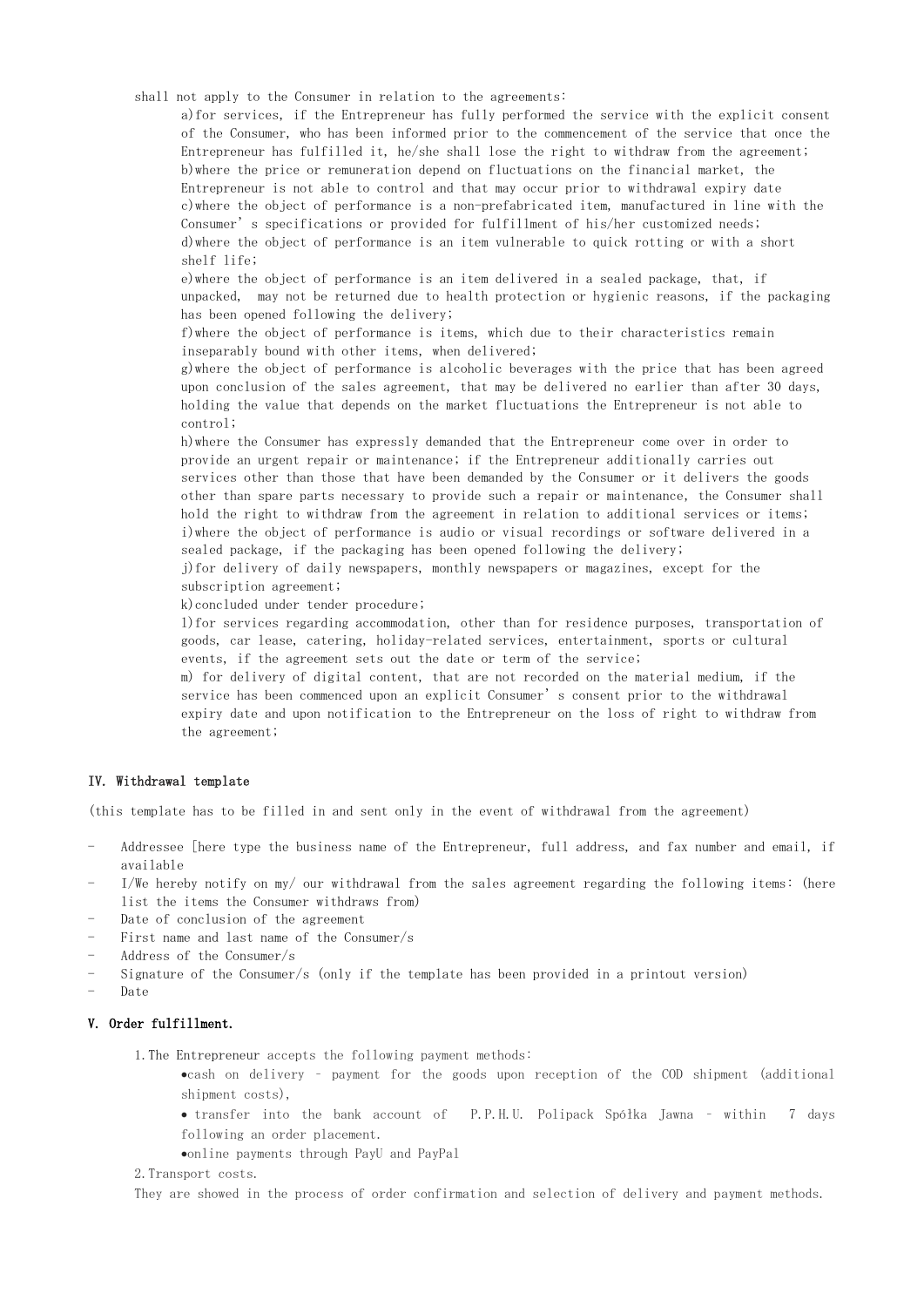Delivery costs are also available at the e-store website:

[http://www.epolipack.com.pl/static/koszty-dostawy.html.](http://www.epolipack.com.pl/static/koszty-dostawy.html) The Customer incurs total delivery costs 3. Lead time.

Ordered goods are delivered through GLS, the courier company, or Poczta Polska (Polish Postal Services). The orders are processed within 3-7 working days. In exceptional cases, the lead time may be extended to more than 30 days, which is notified to the Customer upon the moment he/she adds products to the chart. When payment is made through the bank transfer or PayU or PayPal, the lead time is counted as of the moment of crediting of the Entrepreneur's account. 4.Order statuses.

The description of statuses considered essential in the order fulfillment process:

pending – an order accepted by the Consumer,

 $\bullet$  processed - an order in progress, accepted by the Polipack representative,

sent- the foods sent through a courier company to the specified delivery address accomplished,

terminated - an order terminated upon the goods issue.

Statuses are displayed in detailed information about the order. They are also attached to info emails.

5.Collection of goods.

In the event of the order delivered through a courier company, the content of the packaging may be verified in the courier's presence upon the delivery. In the case of discrepancies against the order, the Customer and the courier shall draw up a relevant report. .

#### VI. Statutory warranty complaint procedure.

1.Packagings offered by the Online Manufacturer's Retail Outlet epolipack.com.pl are made of plastics. The return processing shall be permitted, in accordance with the adopted technology of plastics processing. In order not to make a mistake when placing an order, it is advised to learn the specification sheet of a particular product and be convinced on how a given packaging could be used. If our packaging has been misused, complaints shall not be taken into consideration.

2. The Entrepreneur shall be obliged to deliver the goods without defects.

3.In the event the Entrepreneur delivers the goods with a physical defect, the Consumer shall hold the right to apply the statutory warranty resulting from provisions of the Civil Code of April 23, 1964 (Journal of Laws No. 16, item 93 as amended).

4.The physical defect is meant as incompatibility of the sold item with the agreement. In particular, the sold item is non-compliant with the agreement if: it does not hold properties, the item of this kind ought to possess due to the objective, indicated in the agreement or arising out of circumstances or intention; it does not hold properties, the vendor ensured the buyer about, presenting a sample or a template; cannot be used for the purpose, the buyer notified the vendor on when concluding the agreement and the vendor did not question such an intended use; it has been handed over to the buyer in a state of incompletion.

5.Our Customers are requested to carry out a leakage and performance tests of a particular packaging prior they place their goods into our packagings.

6.Complaint procedure:

1.The item subject to a complaint along with the copy of the proof of purchase shall be delivered to P.P.H.U. Polipack Spółka Jawna, Handlowa Street 21, 84-241 Gościcino at cost of the Entrepreneur (vendor).

2.When lodging a complaint, in order to enhance the procedure, it is advised to:

hand over the goods, if available, in their genuine packgaings, which enables to provide a safe transportation,

give information on the subject of a complaint, particularly the type and the date the discrepancies/ defects have appeared

indicate the request on how to bring the product to remain compliant with the sales agreement or submit a statement on price reduction or withdrawal from the sales agreement.

7. If a sold item hold a defect, the buyer may submit a statement on price reduction or withdrawal from the sales agreement, unless the vendor replaces the faulty product into the flawless one or removes the defect, immediately and with no excessive inconveniences to the buyer. This shall not apply if the item has already been replaced or repaired by the vendor, or the vendor has not